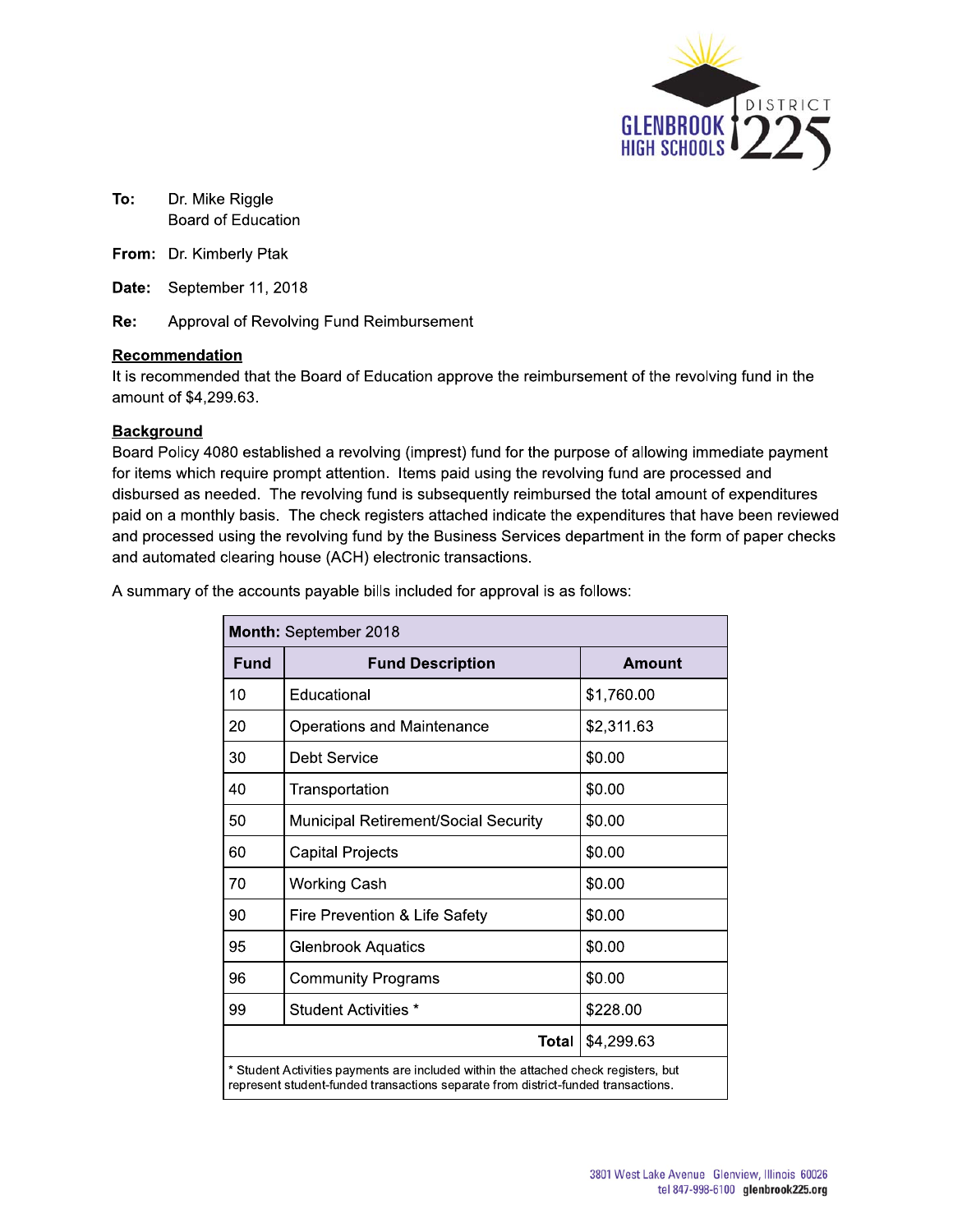### NORTHFIELD TOWNSHIP HIGH SCHOOL DISTRICT NO. 225 **REIMBURSEMENT OF REVOLVING FUND**

WHEREAS, Illinois School Code (105 ILCS 5/10-20.19) permits a school board to establish revolving funds to meet various minor and routine immediate expenses between meetings of the school board, provided such funds are in the possession of an appropriately bonded employee and subject to regular annual audit by licensed public accountants and other such examinations as the school board shall deem advisable and kept in accordance with rules of the Illinois State Board of Education; and

WHEREAS, pursuant to Board Policy 4080, this Board has established such a Revolving Fund under the control of the Assistant Superintendent for Business Services / CSBO, who is properly bonded; and

WHEREAS, pursuant to Board Policy 4080, all expenditures from the Revolving Fund shall be chargeable to a specific budgetary item and a monthly report and annual summary of all receipts and expenditures shall be submitted to the Board; and

WHEREAS, pursuant to Board Policy 4080, this Board is to make a monthly reimbursement to the Revolving Fund equal to the total expenditures of the previous month; and

WHEREAS, the Board has reviewed the monthly report of receipts and expenditures of the Revolving Fund and the recommended budgetary item attribution from the Assistant Superintendent for **Business Services / CSBO;** 

NOW, THEREFORE Be it Resolved by the Board of Education of Northfield Township High School District No. 225, Cook County, Illinois, as follows:

The Board approves the monthly Revolving Fund report as presented and Section 1: attached hereto.

Section 2: General revenues of the District in the amount of \$4,299.63 shall be deposited into the Revolving Fund of the District as reimbursement for the previous month's expenditures.

Section 3: This Resolution shall be in full force and effect upon its adoption.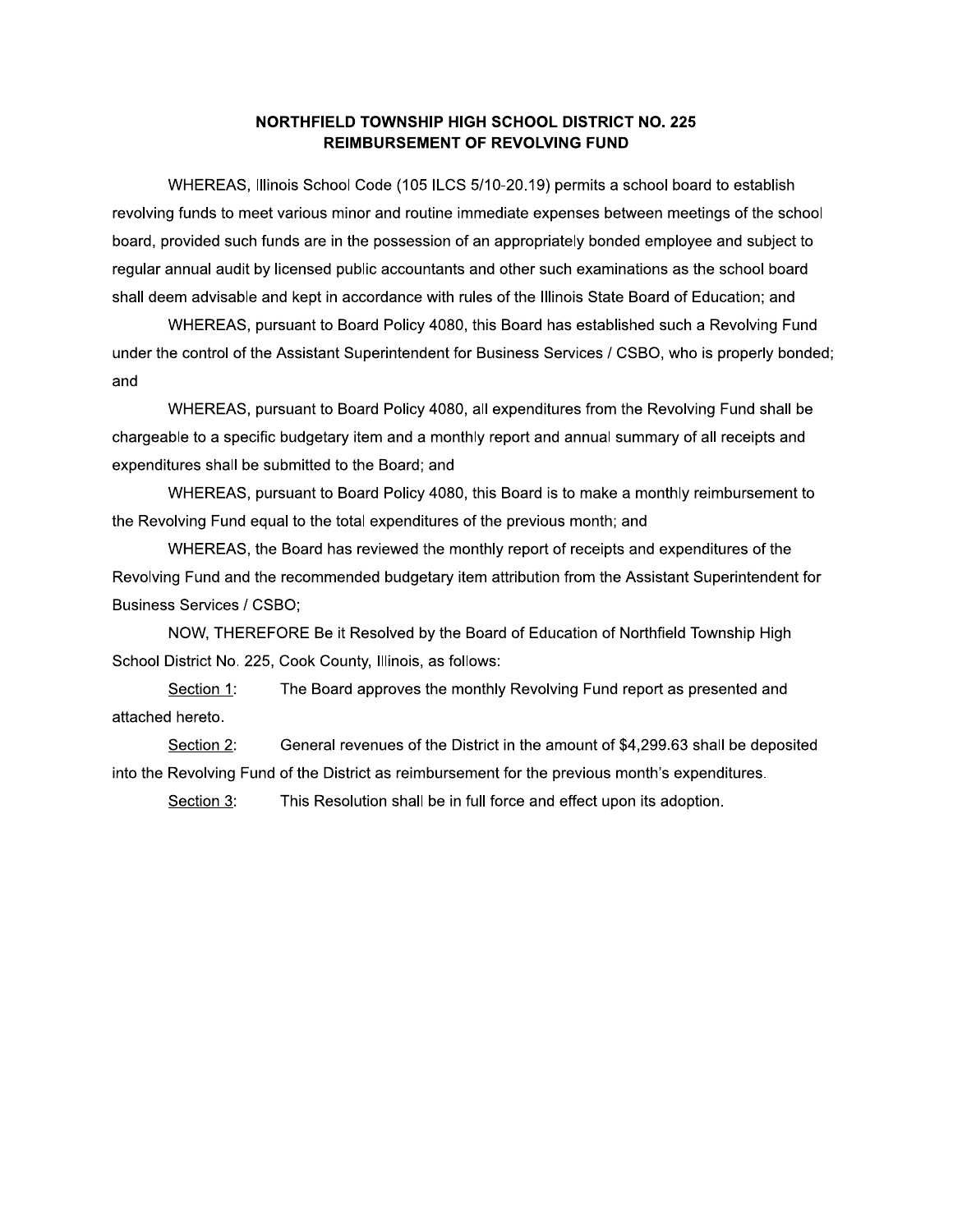|          | Upon motion by Member | to adopt the above Board Order, seconded by                     |
|----------|-----------------------|-----------------------------------------------------------------|
| Member   |                       | , a roll call vote was taken, and the Members voted as follows: |
| AYES:    |                       |                                                                 |
| NAYS:    |                       |                                                                 |
| ABSTAIN: |                       |                                                                 |
| ABSENT:  |                       |                                                                 |

The President declared the Motion duly carried this 11th day of September, 2018.

BOARD OF EDUCATION OF NORTHFIELD TOWNSHIP HIGH SCHOOL DISTRICT NO. 225, COOK COUNTY, ILLINOIS

By:

Skip Shein President, Board of Education

ATTEST:

Rosanne Williamson Secretary, Board of Education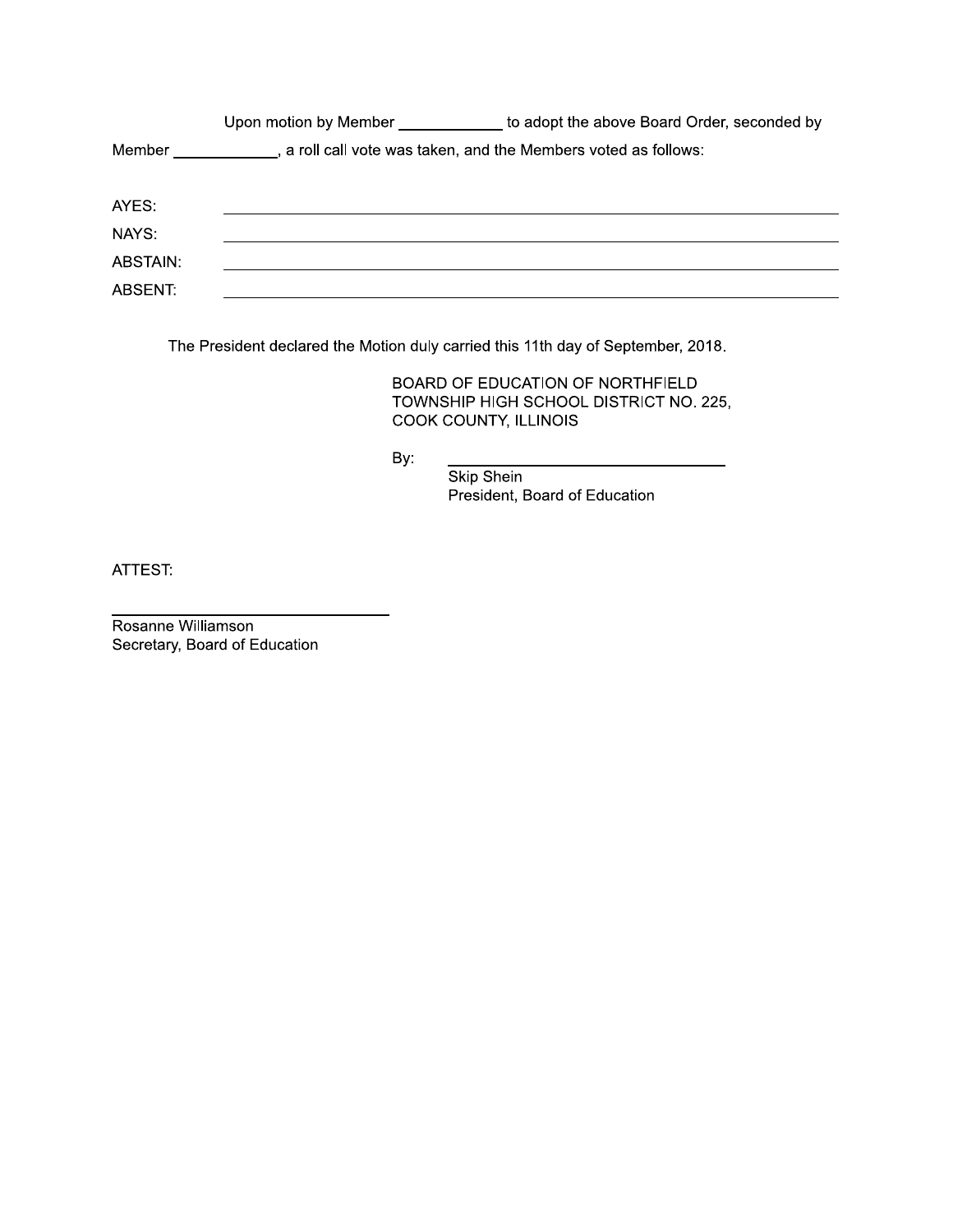| AP Run: AP-R-08/27/2018 ---- Post Date: 2018-08-27 - AP Run Type: R<br><b>Glenbrook High School District 225</b> |                                           |                                                         |                |                                |                               |                                          |                           |                     |
|------------------------------------------------------------------------------------------------------------------|-------------------------------------------|---------------------------------------------------------|----------------|--------------------------------|-------------------------------|------------------------------------------|---------------------------|---------------------|
| <b>Check Date</b>                                                                                                | <b>Check Number</b>                       | <b>Payment Type</b>                                     | <b>Name</b>    |                                |                               |                                          |                           | <b>Check Amount</b> |
| 08/27/2018                                                                                                       | 32122                                     | Check                                                   | Neufeldt, Doug |                                |                               |                                          |                           | 228.00              |
| <b>Invoice Number</b>                                                                                            | <b>Description</b>                        |                                                         |                | <b>Invoice Date</b>            | <b>Invoice Amount Account</b> |                                          |                           | Amount              |
| 05252018                                                                                                         |                                           | Glenbrook South-Athletic Official-Soccer 5/22 & 5/25/18 |                | 05/25/2018                     | 228.00                        |                                          |                           |                     |
|                                                                                                                  |                                           |                                                         |                |                                |                               | 99 L 990 1529 0000 30 830490             |                           | 228.00              |
|                                                                                                                  |                                           |                                                         |                |                                |                               | <b>Student Based Activity</b><br>Account | <b>Sports Tournaments</b> |                     |
| 08/27/2018                                                                                                       | 32123                                     | Check                                                   |                | Quest Food Management Services |                               |                                          |                           | 30.00               |
| <b>Invoice Number</b>                                                                                            | <b>Description</b>                        |                                                         |                | <b>Invoice Date</b>            | <b>Invoice Amount Account</b> |                                          |                           | <b>Amount</b>       |
| 226631                                                                                                           | 226631 - Transfer Credit to Lunch Account | Business Services - Overpayment of Student Fees for     |                | 08/27/2018                     | 30.00                         |                                          |                           |                     |
|                                                                                                                  |                                           |                                                         |                |                                |                               | 10 E 100 2510 4900 10 002510             |                           | 30.00               |
|                                                                                                                  |                                           |                                                         |                |                                |                               | Administraton                            | <b>Business Services</b>  |                     |
|                                                                                                                  |                                           |                                                         |                |                                |                               |                                          | Total:                    | \$258.00            |
|                                                                                                                  |                                           |                                                         |                |                                |                               |                                          |                           |                     |

### **APR08/27/2018 Summary**

| <b>Type</b>        | Count | <b>Amount</b> |
|--------------------|-------|---------------|
| Regular            | 2     | 258.00        |
| <b>ACH Checks:</b> | Ω     | 0.00          |
| Wire Transfers:    | 0     | 0.00          |
| Total:             | 2     | \$258.00      |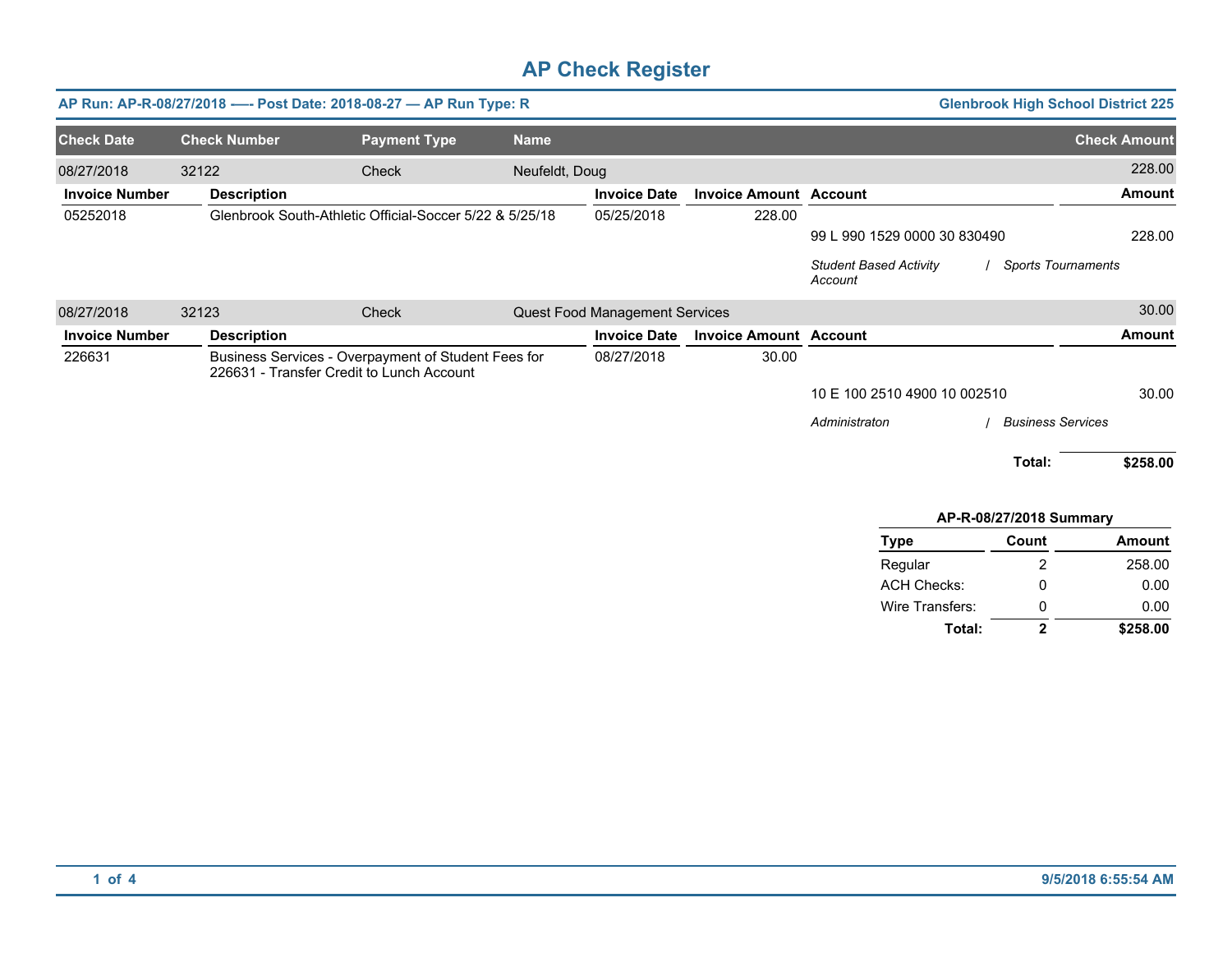| <b>Glenbrook High School District 225</b><br>AP Run: AP-R-08/28/2018 ---- Post Date: 2018-08-28 - AP Run Type: R |                                |                                              |                        |                     |                               |                              |                            |
|------------------------------------------------------------------------------------------------------------------|--------------------------------|----------------------------------------------|------------------------|---------------------|-------------------------------|------------------------------|----------------------------|
| <b>Check Date</b>                                                                                                | <b>Check Number</b>            | <b>Payment Type</b>                          | <b>Name</b>            |                     |                               |                              | <b>Check Amount</b>        |
| 08/28/2018                                                                                                       | 32124                          | Check                                        | Mankoff Industries Inc |                     |                               |                              | 2,311.63                   |
| <b>Invoice Number</b>                                                                                            | <b>Description</b>             |                                              |                        | <b>Invoice Date</b> | <b>Invoice Amount Account</b> |                              | <b>Amount</b>              |
| 4571                                                                                                             | <b>GBN Tank System Upgrade</b> |                                              |                        | 07/26/2018          | 2,311.63                      |                              |                            |
|                                                                                                                  |                                |                                              |                        |                     |                               | 20 E 200 2543 3270 20 009080 | 2,311.63                   |
|                                                                                                                  |                                |                                              |                        |                     |                               | Glenbrook North High School  | Grounds Maintenance        |
| 08/28/2018                                                                                                       | 32125                          | Check                                        | Parenti, Dayna E       |                     |                               |                              | 360.00                     |
| <b>Invoice Number</b>                                                                                            | <b>Description</b>             |                                              |                        | <b>Invoice Date</b> | <b>Invoice Amount Account</b> |                              | <b>Amount</b>              |
| Summer 2018                                                                                                      |                                | Employee Reimbursement - Summer 2018 Tuition |                        | 05/25/2018          | 360.00                        |                              |                            |
|                                                                                                                  |                                |                                              |                        |                     |                               | 10 E 100 2210 2300 10 002210 | 360.00                     |
|                                                                                                                  |                                |                                              |                        |                     |                               | Administraton                | Improvement Of Instruction |
|                                                                                                                  |                                |                                              |                        |                     |                               |                              | Total:<br>\$2,671.63       |

| AP-R-08/28/2018 Summary |       |               |  |  |  |  |
|-------------------------|-------|---------------|--|--|--|--|
| <b>Type</b>             | Count | <b>Amount</b> |  |  |  |  |
| Regular                 | 2     | 2,671.63      |  |  |  |  |
| <b>ACH Checks:</b>      | ი     | 0.00          |  |  |  |  |
| Wire Transfers:         | O     | 0.00          |  |  |  |  |
| Total:                  | 2     | \$2,671.63    |  |  |  |  |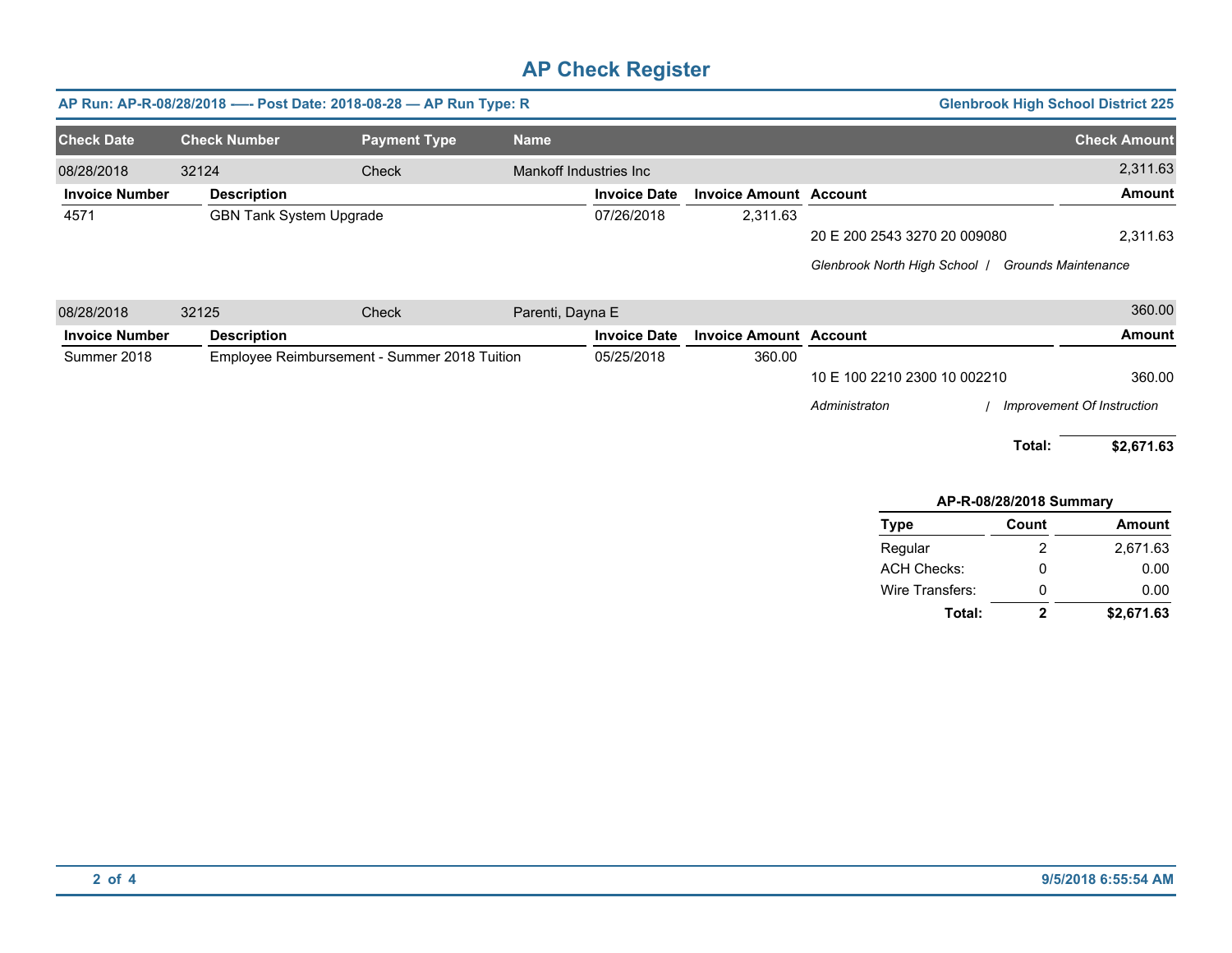| <b>Check Date</b>     | <b>Check Number</b> | <b>Payment Type</b>                                     | <b>Name</b> |                         |                               |                               |                         | <b>Check Amount</b> |
|-----------------------|---------------------|---------------------------------------------------------|-------------|-------------------------|-------------------------------|-------------------------------|-------------------------|---------------------|
| 09/04/2018            | 32126               | Check                                                   |             | Niles North High School |                               |                               |                         | 1,370.00            |
| <b>Invoice Number</b> | <b>Description</b>  |                                                         |             | <b>Invoice Date</b>     | <b>Invoice Amount Account</b> |                               |                         | <b>Amount</b>       |
| 217780                | 9/9/18              | GBN Debate - Entry Fee - Niles North Tournament - 9/7 - |             | 08/17/2018              | 1,370.00                      |                               |                         |                     |
|                       |                     |                                                         |             |                         |                               | 10 E 200 1520 6500 20 005820  |                         | 1,370.00            |
|                       |                     |                                                         |             |                         |                               | Glenbrook North High School / | Debate                  |                     |
|                       |                     |                                                         |             |                         |                               |                               | Total:                  | \$1,370.00          |
|                       |                     |                                                         |             |                         |                               |                               | AP-R-09/04/2018 Summary |                     |
|                       |                     |                                                         |             |                         |                               | Type                          | Count                   | Amount              |
|                       |                     |                                                         |             |                         |                               | Regular                       | 1                       | 1,370.00            |
|                       |                     |                                                         |             |                         |                               | <b>ACH Checks:</b>            | 0                       | 0.00                |
|                       |                     |                                                         |             |                         |                               | Wire Transfers:               | 0                       | 0.00                |
|                       |                     |                                                         |             |                         |                               | Total:                        | 1                       | \$1,370.00          |